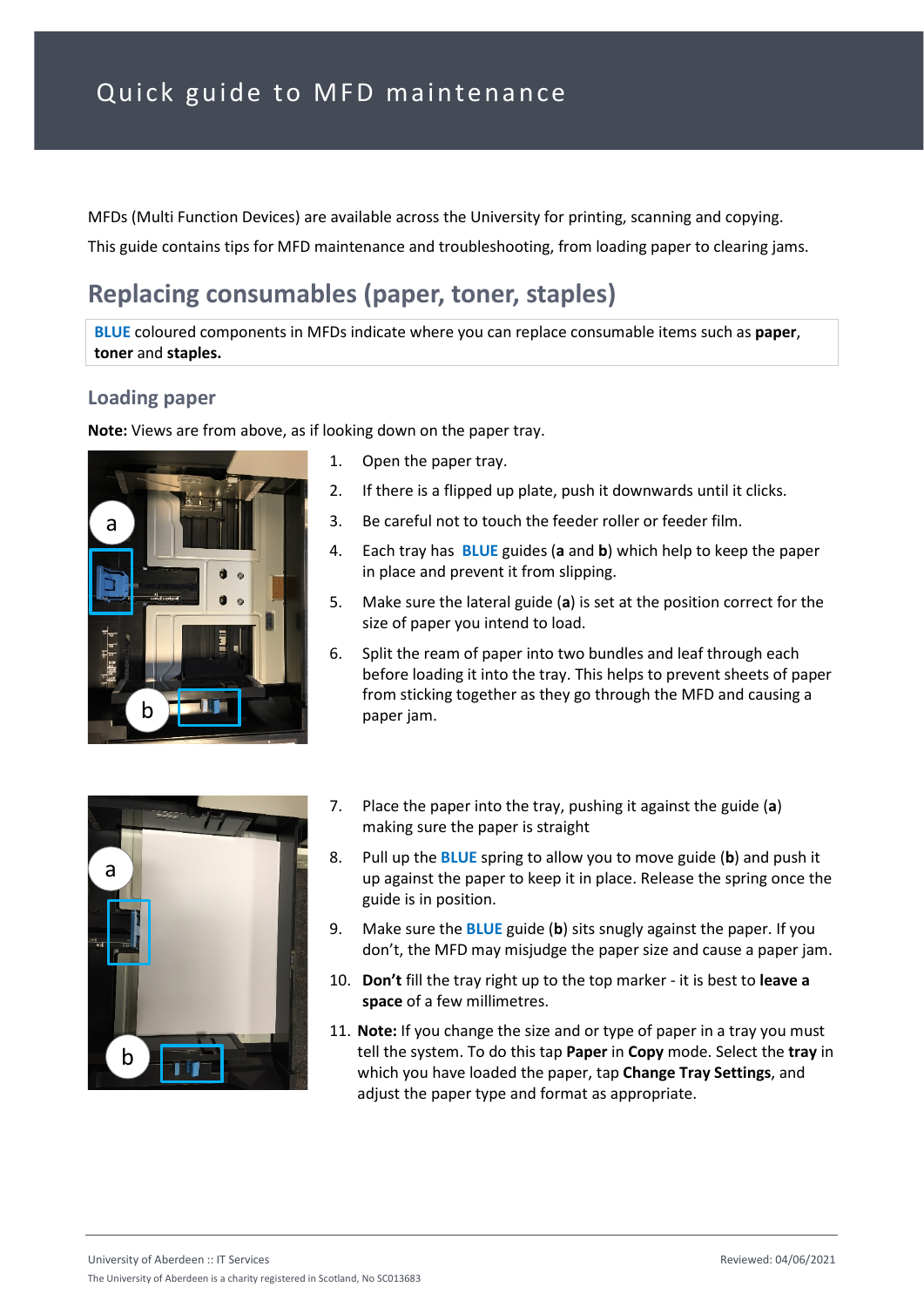A message on the MFD's display screen will indicate **when** new toner is required, and - for colour devices **which colour**.

Open the door on the front of the MFD to locate the toner. Remove any shield to toner section.

#### Colour MFDs

The toner comes in sealed cartridges. Each unit will only fit in the section for which it is intended, i.e. **Black toner** cartridge in **Black slot**.

- 1. Unlock the old toner cartridge by turning it to the left or pushing the **BLUE** slider to the left (depending on the model).
- 2. Remove and set aside for recycling.
- 3. Shake the new toner cartridge and remove any seal.
- 4. Push the new toner in, lock it in place and close the door.

#### Black and White MFDs

- 1. Turn the toner cartridge to the left to unlock it, as indicated on the **BLUE** label.
- 2. Carefully slide it out and set aside for recycling .
- 3. Shake the new toner cartridge.
- 4. Place the new toner cartridge in the open slot and push it into place.
- 5. Turn it to the right as indicated on the **BLUE** label to lock it in place and close the door.

In both cases allow time for the toner to load and the display screen to become active again before using the MFD.

Replacement toner is ordered automatically and sent to the member of staff assigned to the MFD.

### **Replacing Waste Toner Bottle**

You will be alerted if the Waste Toner Bottle is full. Open the door on the front of the MFD, unlock the Waste Toner Bottle and lift it out carefully. Place it in the plastic bag provided. Insert a new Waste Toner Bottle, push it in to lock it in place and close the front cover.

### **Replacing staples**

Some MFDs have the facility to staple; these have a Finisher unit attached to the side of, or integrated into, the main copier unit. When the staples run out, a message will appear on the display screen.

1. Open the Finisher Unit on the MFD and look for the Staple Cartridge with the **BLUE** tab.

This might involve opening a door on the finisher unit at the side of the MFD or sliding along a door if the finishing unit is integrated into the MFD.

- 2. Pull out the Staple cartridge.
- 3. Holding both edges, lift the empty Staple Case and pull it out of the Staple Cartridge.
- 4. Mount a new Staple Case into the Staple Cartridge.
- 5. Push the Staple Cartridge until it clicks into place.
- 6. Close the Finisher Unit and allow the MFD to process the staples before using the MFD.